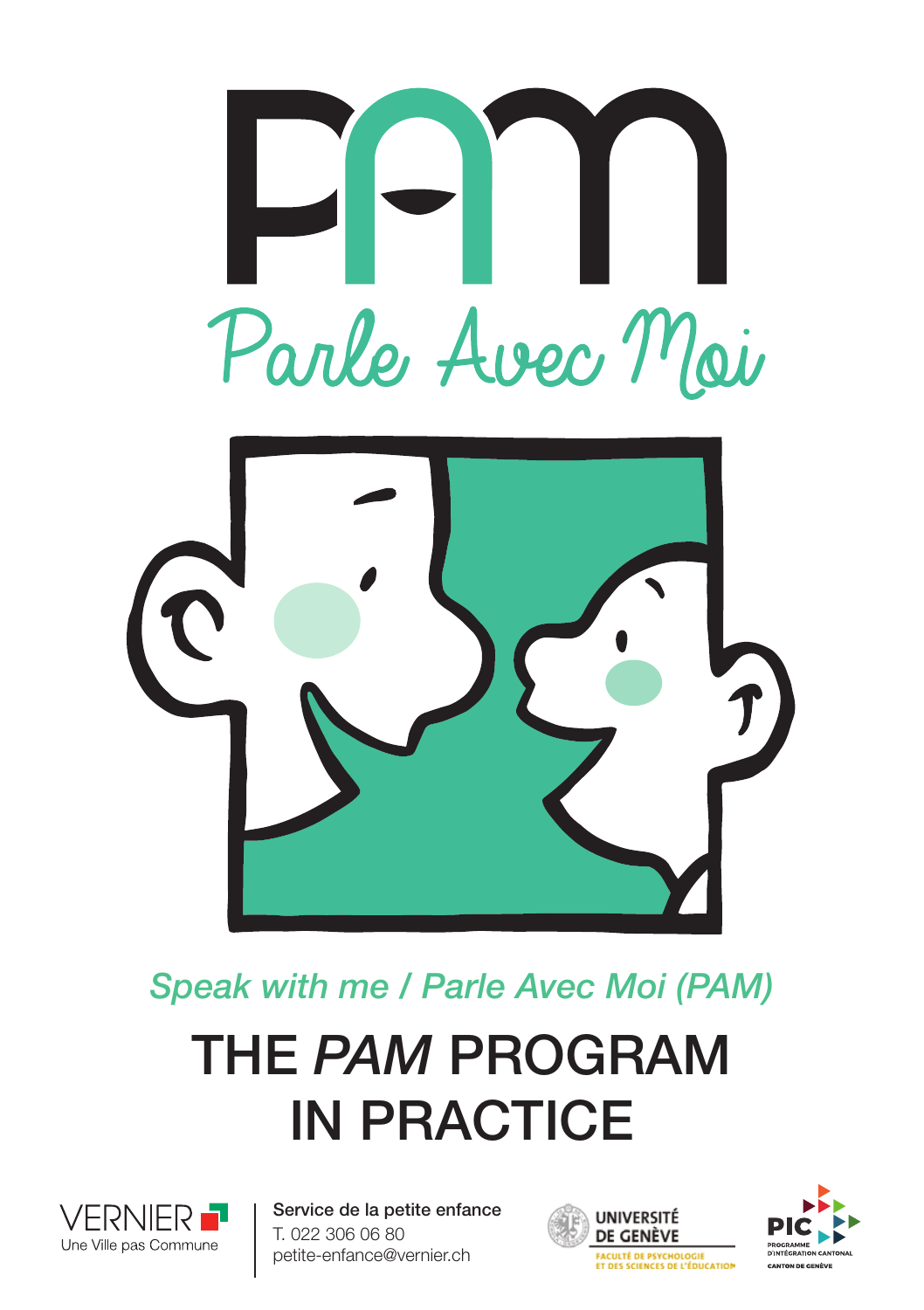*Between the ages of 0 to 4, children learn the basics of spoken language. This is the foundation upon which their future learning will rest. It is therefore particularly important to stimulate children's communication skills during the first years of life. As this period of language discovery corresponds to the time covered by our pre-school services, the City of Vernier has trained all of its childcare professionals to accompany the language development of babies and toddlers. This measure aims to strengthen equal opportunities.* 

### LANGUAGE IN EVERYDAY SITUATIONS IN OUR PRE-SCHOOL SERVICES

Whenever in their care, our staff members stimulate children's language skills using various techniques:

- Capturing a child's attention and speaking to her at eye-level.
- Valuing and encouraging the child each time he speaks.
- Putting words to what children and adults are doing (especially when they say little or are not talking yet).
- Repeating words produced by a child within a short simple sentence.
- Making sure to use short sentences.

© Sarah Krähenbühl

- Asking open-ended questions and waiting for the child to answer.
- Respecting a child's need to learn at her own pace.
- Valuing the language that a child speaks at home as much as possible.

## WORKSHOPS FOR CHILDREN

Our childcare professionals regularly organise language workshops. Attended by small groups of 2 to 4 children, these workshops create special, intimate opportunities for language development. They create unique spaces for conversation that stimulate both language production and comprehension. Various materials are used depending on each child's interests, such as games, a book, etc.

# CLOSE COLLABORATION WITH FAMILIES

From the very start of a child's time at one of our childcare institutions, parents are informed about the *PAM* approach. These exchanges strengthen collaboration in support of children's language development.

© Sarah Krähenbühl

#### What can parents do?

- Express yourself in the language that comes most spontaneously, and in which you feel most comfortable.
- Take advantage of everyday situations to speak with your child when bathing, eating, shopping, getting dressed, etc.
- Look at books together, read or tell stories, sing nursery rhymes.
- Play games that your child is interested in.
- Organize activities with your child's friends.